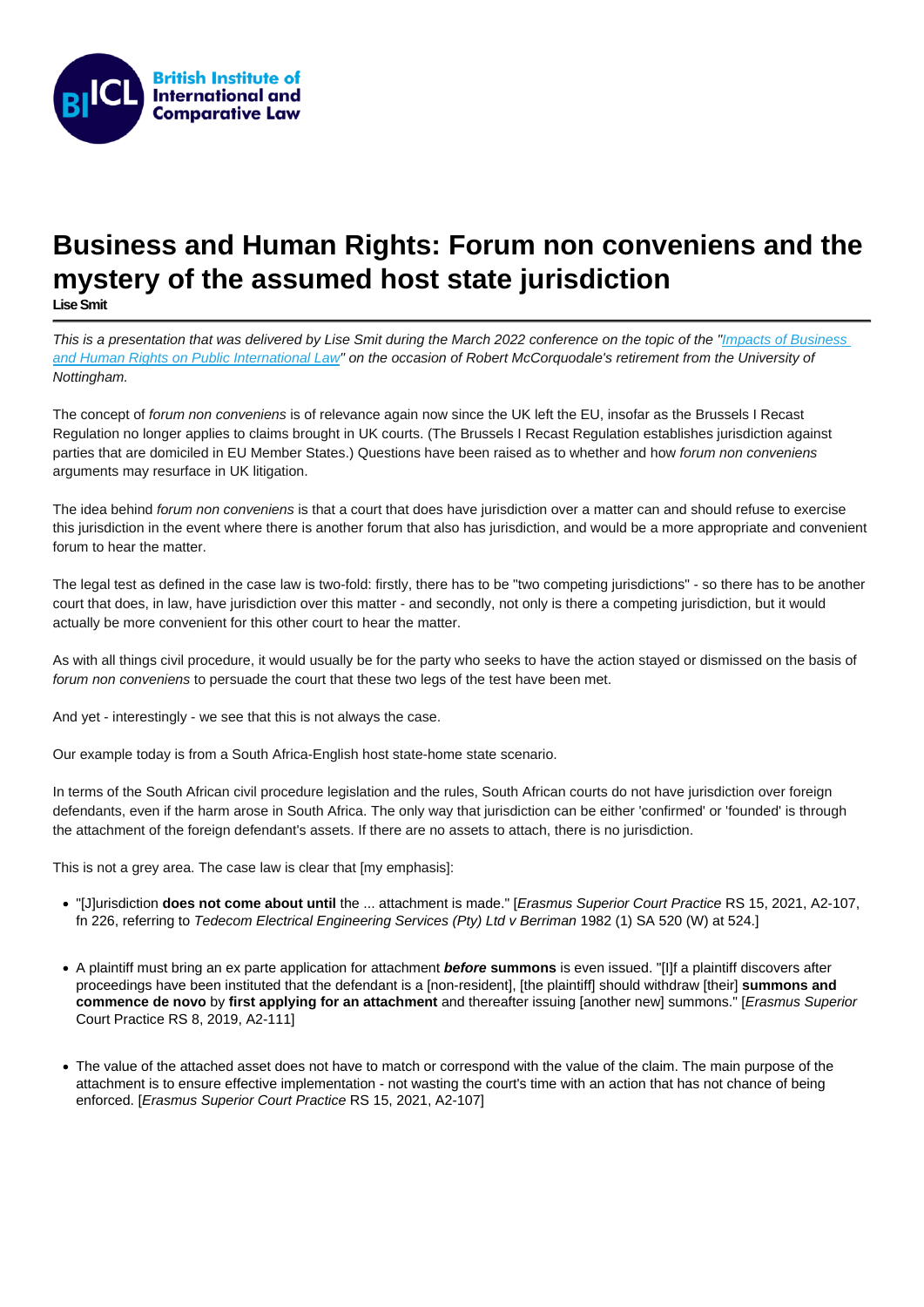- Foreign defendants can **submit to jurisdiction** in order to avoid their assets being attached, but an applicant...is **under no obligation first to invite** the non-resident respondent to submit to the jurisdiction before seeking an attachment order.[Erasmus Superior Court Practice RS 8, 2019, A2-116; Associated Marine Engineers (Pty) Ltd v Foroya Banki PF 1994 (4) SA 676 (C) at 688G-J; Naylor v Jansen; Jansen v Naylor 2006 (3) SA 546 (SCA) at 560C-D.]
- The onus to show that the court has jurisdiction is on the plaintiff.

To be clear, therefore: if you try to sue a foreign company in South Africa, which does not have presence or assets there, you will not proceed to pleading stage. The company will take an exception to your summons and have it struck out, with costs probably. And you will walk away from the court, with no legal action, no pleadings, and a cost order against you.

Also: A company that has no presence and no assets will not have any real incentive to voluntarily consent to jurisdiction. If it has no assets that are under threat of being attached, and no actual operations or presence there, why would it agree to be sued there?

So in short: suing a foreign company with no presence or assets in South Africa is effectively 100% out of the question. And probably for this reason, there is also very little case law on this - it is a really clear and well-established area of law.

Now, looking at this through the lens of the two-point test about forum non conveniens, one can easily answer the first leg of the test about whether there is a "competing jurisdiction" on the face of this law. If the company is a foreign company, with no presence and no assets to be attached in South Africa - then the answer is clearly "no", the South African courts do not have jurisdiction. You do not even have to move to the second leg of the test.

And one would simply need to look at these paragraphs that I have just mentioned from the rules and the jurisprudence. To cite Lord Briggs in Vedanta v Lungowe [2019] UKSC 20 [para 6], who in turn was citing Lord Goff, this is the kind of question that can be decided "in the quiet of [the judge's] room without expense to the parties...and that submissions will be measured in hours and not days."

And yet we find that sometimes this very basic first question is skipped over entirely - moving straight onto second part of the test, the "convenience" part. **There is a mysterious assumption that courts of the host state will have jurisdiction simply because the facts took place there**.

In contrast, the second part of the test about whether it is more convenient to hear the matter in the other court, often turns on more factual or subjective questions. We have heard arguments made in UK courts regarding the host state's rule of law, availability of legal representatives, experts, costs, corruption, capacity of the judiciary, and so on. However, as we have seen, one does not even have to go there, if on the first leg of the test, there is clearly no competing jurisdiction at all, by virtue of the host state's civil procedure rules.

Now, just to mention that these rules will not be relevant if there is an active registered subsidiary in South Africa (or the relevant host states as the case may be). In those cases, a subsidiary will most likely qualify as an "asset", and/or the foreign company can be joined as a party to proceedings against the local company, over which the court will have jurisdiction.

So this dilemma only really arises in the factual scenario where a company either a) used to operate there but has now left, or b) was never registered there, such as in the case of a buyer-supplier relationship, for example, or another kind of value chain relationship.

One example that falls squarely within the first of the above scenarios and raises many questions relating to this mystery is the English House of Lords decision in Lubbe and Others v Cape [2000] UKHL 41 - a July 2000 judgment.

It was a claim in tort against a UK company for harms suffered in South Africa. At the time when the action was commenced in England, the relevant mines in South Africa had been closed for almost a decade and the UK company no longer had any presence or assets in South Africa.

And yet, the English court of first instance found that everything pointed to South Africa as the natural forum. There was no enquiry as to whether South African courts have jurisdiction.

Instead, this issue was first pointed out on appeal by the Court itself. The first Court of Appeal enquired during the appeal hearing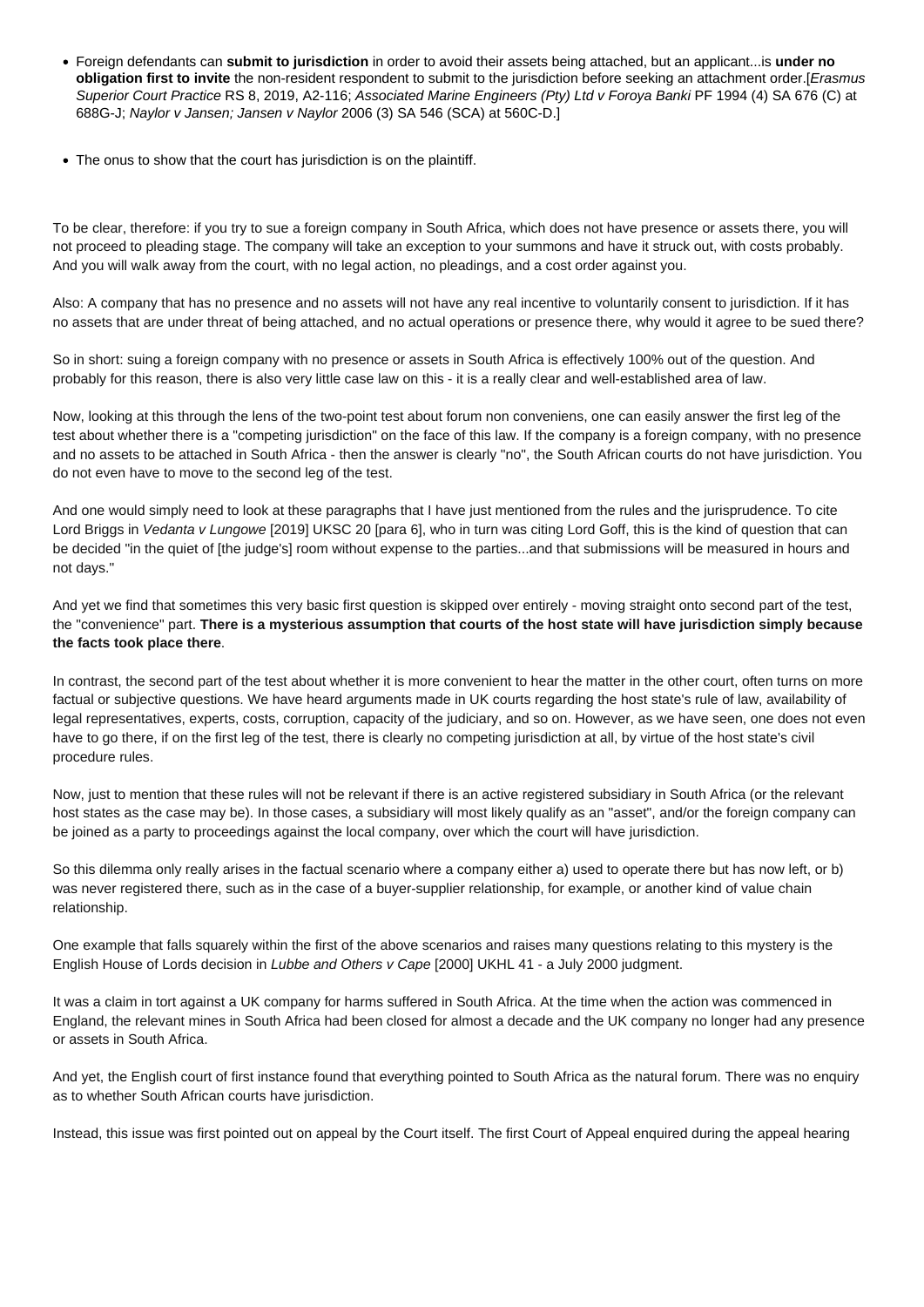whether the South African courts would actually even have jurisdiction, and was then offered undertakings by the company's counsel that the company would henceforth submit to such jurisdiction.

Evans LJ described the situation with a few key points [my emphasis]:

- "Because [the defendant company is incorporated and domiciled in the UK] the plaintiffs bring the proceedings in [the English] jurisdiction '**as of right**'"; [para 7]
- Therefore "**the defendant has the burden of proving** that South Africa is an '**available forum** which is clearly or distinctly more appropriate than the English forum' for the trial of the action...'"; [para 7]
- **"[J]urisdiction must exist at the time when the action is instituted by issue of summons**..."; [para 9]
- In this case the South Africa courts do **not** have jurisdiction, without the defendant company's consent [para 8], and such consent "was **first offered during the hearing** before the judge and therefore came **after the defendant's summons was issued**"; [para 10]
- And that this **timing may be relevant** to the question whether it should be taken into account. [para 10]

So this is the first Court of Appeal in Lubbe v Cape, and it all makes sense so far in terms of what we know about the legal test. But then, the House of Lords kind of rolls back on this.

In the House of Lords decision, Lord Hope specifically looks into this question. He considers a line of Scottish cases from the 19th century, in all of which the court did look at whether there was a "competing jurisdiction", and where the court considered this to be something that the defendant had to prove - and in all these cases the Scottish courts then refused a dismissal based on forum non conveniens on the basis of that other court did not have jurisdiction.

The cases related respectively to the jurisdiction of Texas courts, Jamaican courts, and - interestingly - another one also about the South African courts [Sim v Robinow (1892) 19 R. 665]. That claim was against a private individual who stated that he is only visiting Scotland temporarily, and that he is a permanent resident of South Africa, that he intends to return there and is asking to be sued there instead.

(Let us contrast this with a company that had left a decade ago and has no intention of returning - while courts in South Africa are almost certainly going to have personal jurisdiction over a South African permanent resident individual.)

However, the Scottish court nevertheless found in 1892 [at p 669] that:

"I do not think that the pursuer can be asked to wait till the defender carries out his intention [of returning to South Africa], or that he ought to be sent to a court which may be unable to exercise any jurisdiction on consequence of his continued absence from South Africa."

And yet, directly following this line of cases, which all effectively rejected the forum non conveniens arguments, Lord Hope concludes that in the Lubbe case, the defendant's undertakings to submit to the South African court's jurisdiction given during the appeal do suffice to establish jurisdiction in South Africa - and moreover [at para 50] that:

"Nothing turns on the time when the undertakings were given. It is sufficient that they were before the judge when he was considering the question of forum non conveniens."

I have to admit it is not clear to me how Lord Hope comes to this conclusion from the authorities cited above, which seem to point in the other direction. In any event, the case is effectively decided on another point, leaving us no further clues as to how this kind of scenario would be dealt with in a similar matter today.

So this case raises many question marks on this crisp point.

Why is this relevant? It might seem that this is a peculiarity of South African civil procedure law. However, it is not really.